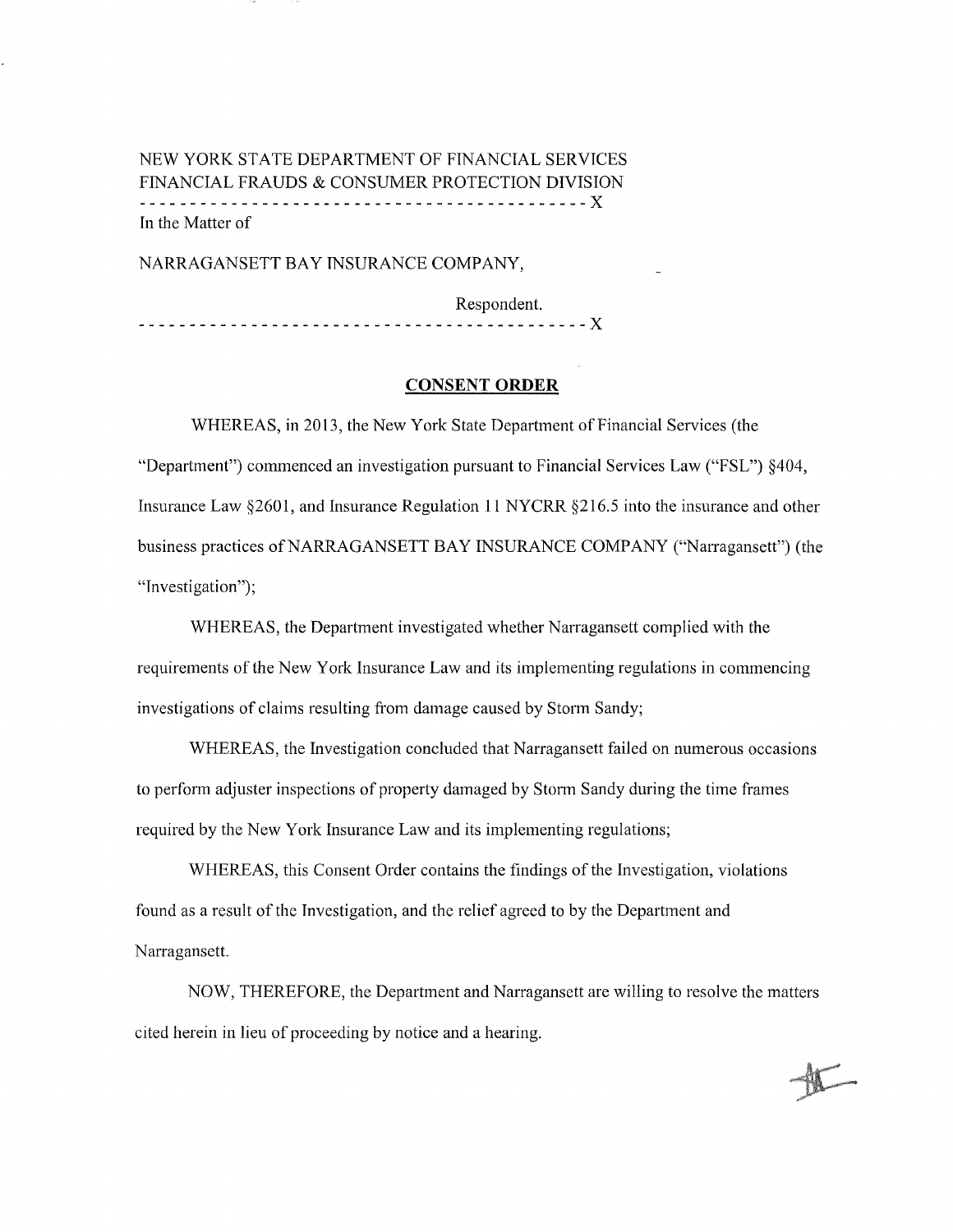#### **FINDINGS**

The findings of the Investigation are as follows:

### **Relevant Entity**

**1.** Nanagansett is a Rhode Island corporation with its principal place of business located at 25 Maple Street, Pawtucket, RI 02860.

2. Narragansett is a property and casualty insurer licensed to write homeowners and dwelling fire insurance in four states, including the State of New York pursuant to the New York Insurance Law.

#### **Background**

3. Storm Sandy occurred October 29, 2012 through October 30, 2012 in New York ("Storm Sandy").

**4.** Nanagansett received from New York insureds over 10,000 claims occurring from October 26, 2012 through November 15, 2012 in the New York State counties of Bronx, Kings, Nassau, New York, Orange, Queens, Richmond, Rockland, Suffolk or Westchester, including their adjacent waters, with respect to loss of or damage to real property or personal property, or other liabilities for loss of, damage to, or injury to persons or property (collectively "Sandy Claims").

**5.** Most Sandy Claims required Narragansett to conduct an inspection of the damaged or destroyed property.

## **Claims Processing Delays**

**6.** Section 216.5(a)(l) of II NYCRR 216 ("Insurance Regulation 64") requires an insurer to "commence an investigation of any claim" within fifteen (15) business days of receiving notice of claim. As such, Insurance Regulation 64 required Narragansett to send an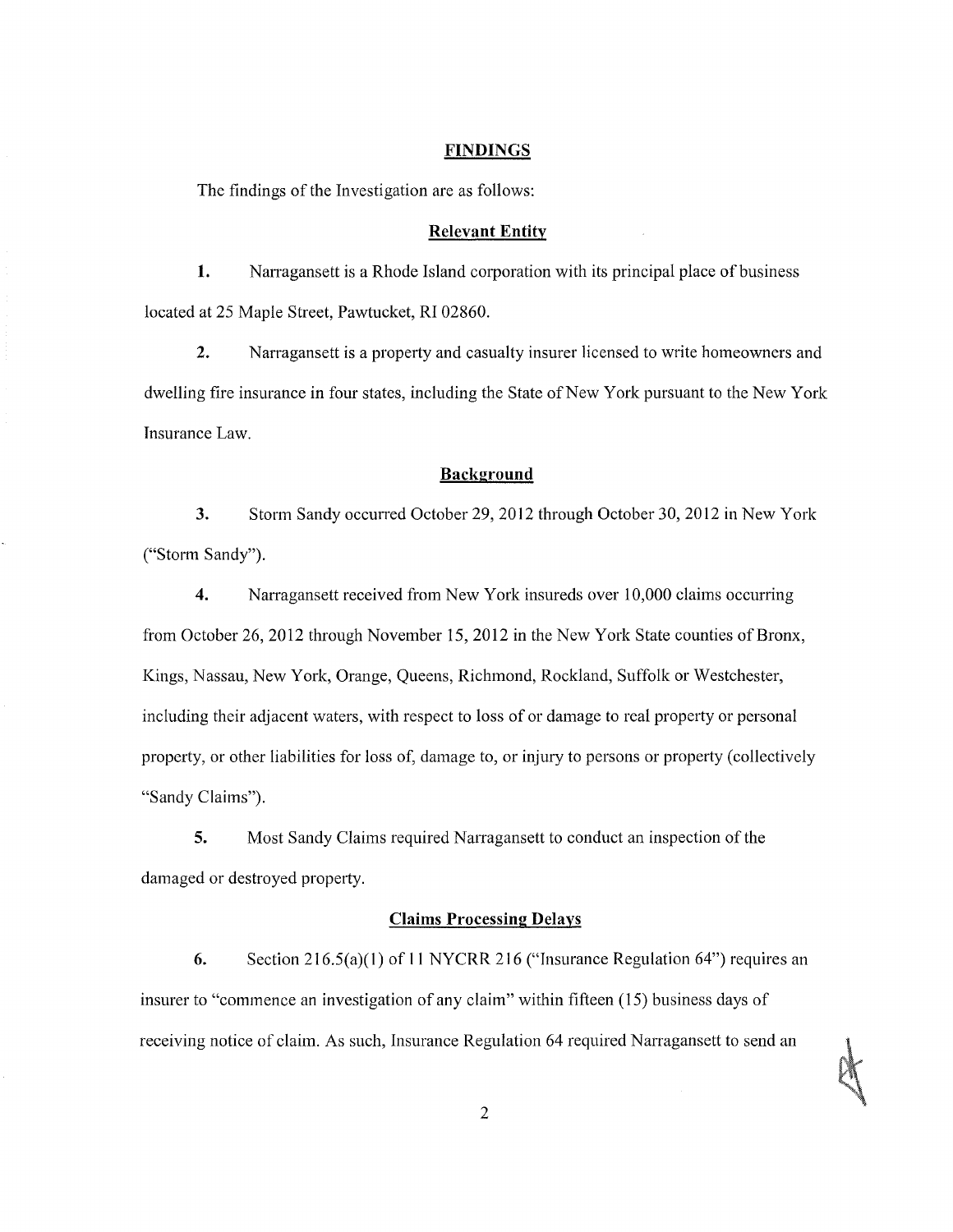adjuster to perform an inspection of a Sandy Claim within fifteen ( 15) business days of receiving notice of claim.

7. On November 29, 2012 the Department promulgated the Twelfth Amendment to Insurance Regulation 64 on an emergency basis, adding Section 216.5(a)(2) to 11 NYCRR 216 (the "Twelfth Amendment to Insurance Regulation 64").

8. For any Sandy Claim filed between October 26, 2012 and November 29, 2012, the Twelfth Amendment to Insurance Regulation 64 required Narragansett to "commence an investigation" of that claim within the shorter of six (6) business days after November 29, 2012 or fifteen (15) business days of receiving notice of claim. If"[Narragansett] wishe[ d) its investigation to include an inspection of the damaged or destroyed property," then that inspection was also required to occur within the shorter of six (6) business days after November 29, 2012 or fifteen (15) business days of receiving notice of claim.

9. For any Sandy Claim filed on or after November 29, 2012, the Twelfth Amendment to Insurance Regulation 64 required Narragansett to "commence an investigation" of that claim within six (6) business days of receiving notice of claim. If "[Narragansett] wishe<sup>[d]</sup> its investigation to include an inspection of the damaged or destroyed property," then that inspection was also required to occur within six  $(6)$  business days of receiving notice of claim.

10. In violation of Insurance Regulation 64 and the Twelfth Amendment to Insurance Regulation 64, Narragansett in numerous instances failed to perform adjuster inspections for Sandy Claims in the required time frames.

3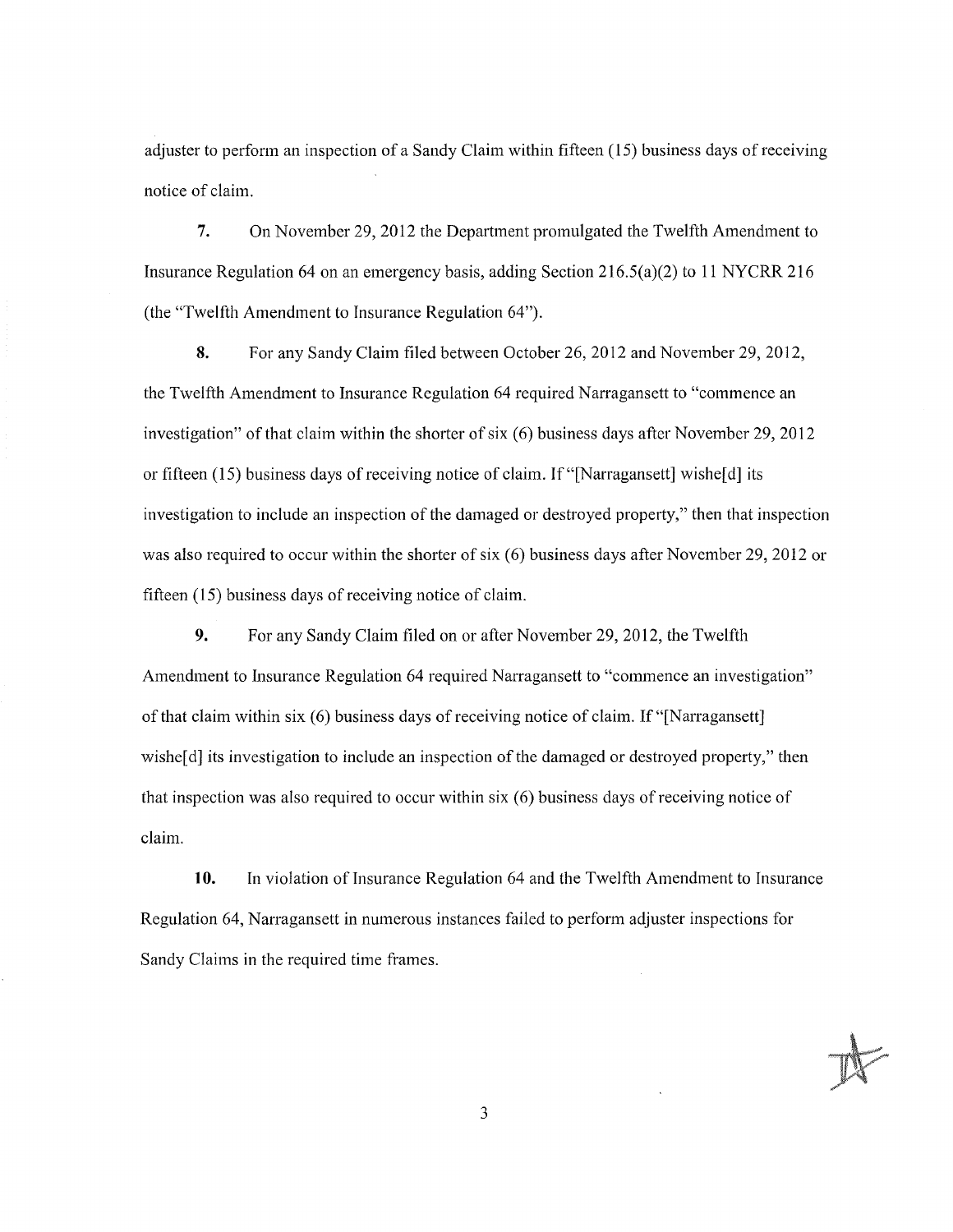#### **VIOLATIONS**

**11.** The foregoing acts and practices of Narragansett violated Insurance Law §2601, Insurance Regulation 64, and the Twelfth Amendment to Insurance Regulation 64.

#### **AGREEMENT**

**12.** Narragansett admits to violations of Insurance Law §2601, Insurance Regulation 64, and the Twelfth Amendment to Insurance Regulation 64.

### **Claims Processing Preparedness and Reporting**

**13.** Narragansett shall have performed within sixty (60) days of the effective date of this Consent Order the following to ensure that it is able to successfully process New York insureds' catastrophe claims in the time frames required under the Insurance Law and Department Regulations and effectively report information concerning those claims to the Department:

- a. Improve systems and procedures so that it can adequately respond to a catastrophe that produces up to 30,000 total claims.
- b. Obtain commitments from local vendors to handle up to 30,000 total claims.
- c. Establish a plan to secure vehicle certificates to allow adjuster and other access to restricted and damaged areas post-catastrophe.
- d. Implement a plan to secure state emergency licenses for independent adjusters, as needed.
- e. Implement procedures to allow automated adjuster assignments via enhancements to internal and external online platforms.
- f. Enhance its claims system(s) to allow automated extraction of catastrophe claims related to a designated event and automatic assignment of these claims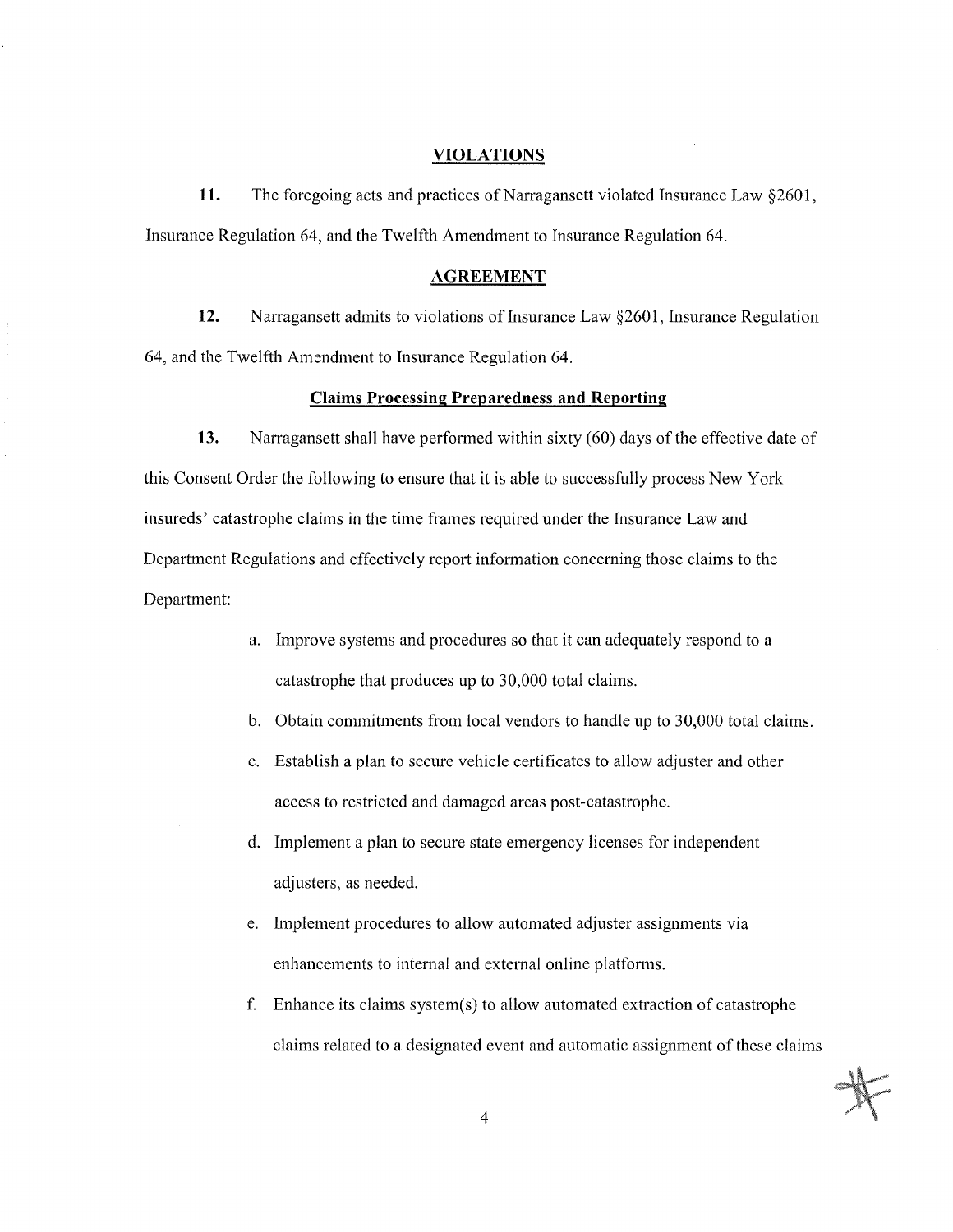to a vendor for distribution to independent adjusting partners who can dispatch adjusters based on zip code and mles Narragansett develops.

- g. Implement procedures for adjusters to follow post-assignment, including instructions for contacting an insured, confirming facts of loss, and providing an estimated time for inspection, if warranted.
- h. Improve its telephone systems and call centers by:
	- $1.$  enabling its telephone systems to handle call capacity in excess of 500 calls per hour;
	- ii. reviewing current third-party call centers and establishing procedures to review prospective third-party call centers for catastrophe call handling;
	- iii. developing and executing catastrophe training of call center personnel; and
	- iv. continuing to update call center training to include frequently asked questions to allow increased first-call issue resolution.
- i. Test system functionality and capacity for all disaster recovery communications media.
- j. Maintain a secure space with essential equipment and office supplies dedicated to catastrophe use, including computers, monitors, phones, printers and supplies, maps, digital cameras, policy forms, and mobile power converters.
- k. Improve reporting to monitor claims performance during a catastrophe.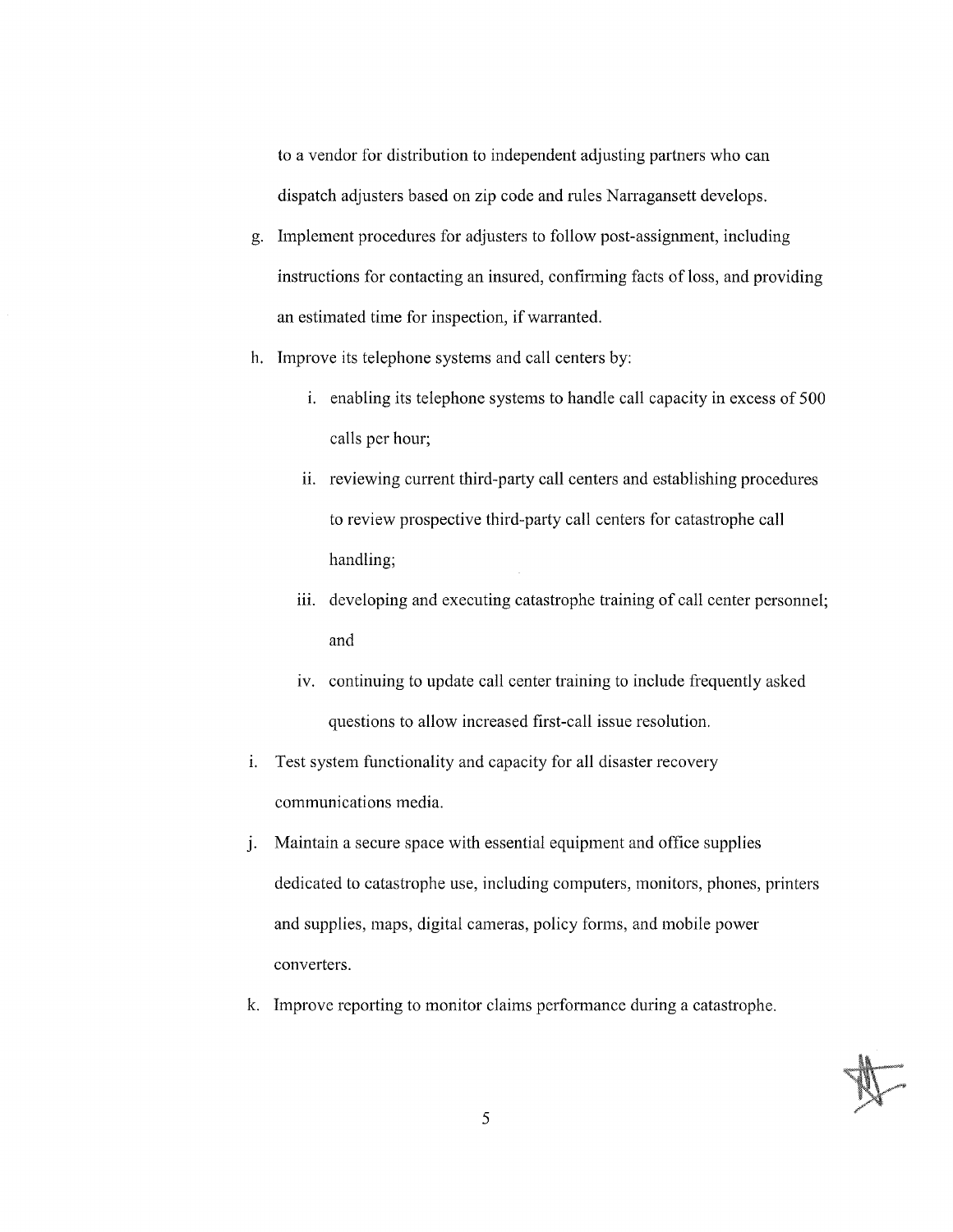1. Implement procedures for collecting, maintaining, and updating catastrophe claims data to allow efficient reporting of catastrophe claims processing data to the Department.

#### **Penalty and Remedial Procedures**

**14.** Within ten (10) days of the Effective Date of this Consent Order, Narragansett shall pay a civil penalty of THREE HUNDRED TWENTY SEVEN THOUSAND FOUR HUNDRED Dollars (\$327,400.00) to the New York State Department of Financial Services to address the foregoing conduct by Narragansett. The payment shall be in the form of a wire transfer in accordance with the Department's instructions or a certified or bank check made out to "State of New York Department of Financial Services" and mailed to: New York State Department of Financial Services, One State Street, New York, New York, 10004-1511, Att: Zoe Rasmussen, Associate Counsel, Financial Frauds & Consumer Protection Division.

**15.** Neither Narragansett nor any of its subsidiaries or affiliates shall, collectively or individually, seek or accept, directly or indirectly, reimbursement or indemnification with regard to any or all of the amounts payable pursuant to this Consent Order, including, but not limited to, payment made pursuant to any insurance policy.

#### **Other Relief**

**16.** Narragansett admits to the authority of the Department to effectuate this Consent Order.

### **Breach of the Consent Order**

**17.** In the event that the Department believes Narragansett to be materially in breach ofthe Consent Order ("Breach"), the Department will provide written notice to Narragansett of the Breach and Narragansett must, within ten (10) business days from the date of receipt of said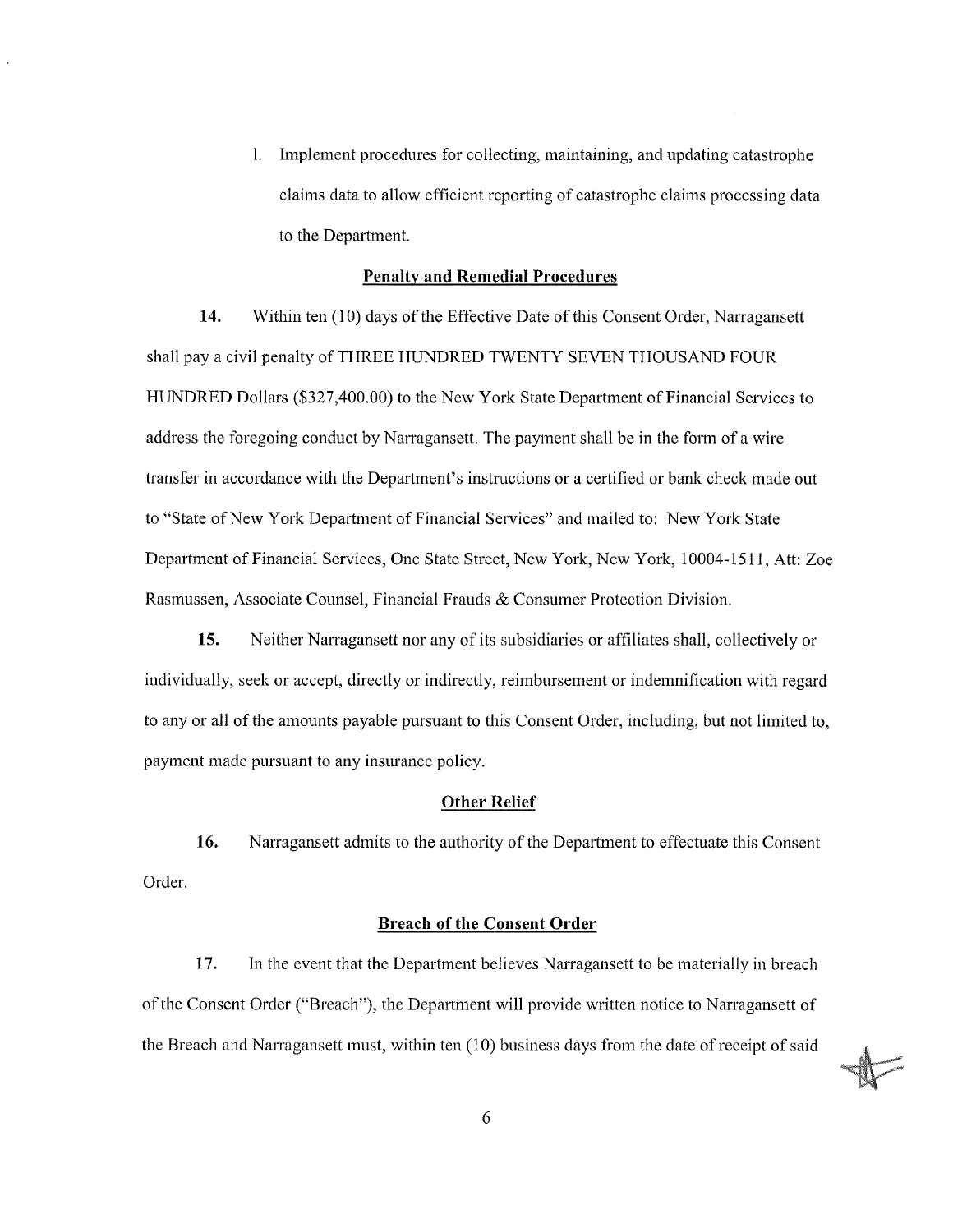notice, or on a later date if so detennined in the sole discretion of the Department, appear before the Department and shall have an opportunity to rebut the evidence, if any, of the Department that a Breach has occurred and, to the extent pertinent, demonstrate that any such Breach is not material or has been cured.

**18.** The Parties understand and agree that Narragansett's failure to appear before the Department to make the required demonstration within the specified period as set forth in Paragraph 17 of this Consent Order is presumptive evidence of Narragansett's Breach. Upon a finding of Breach, the Department has all the remedies available to it under the New York Insurance Law and FSL and may use any and all evidence available to it in connection with all ensuing hearings, notices, orders and other remedies that are available under the New York Insurance Law and Regulations and the FSL.

#### **Other Provisions**

**19.** Nothing in this Consent Order shall be construed to prevent any consumer from pursuing any right or remedy at law.

**20.** If Narragansett defaults on its monetary obligations under this Consent Order, the Department may terminate this Consent Order, at its sole discretion, upon ten (10) days' written notice to Narragansett. In the event of such termination, Narragansett expressly agrees and acknowledges that this Consent Order shall in no way bar or otherwise preclude the Department from commencing, conducting or prosecuting any investigation, action or proceeding, however denominated, related to the Consent Order, against Narragansett, or from using in any way statements, documents or other materials produced or provided by Narragansett prior to or after the date of this Consent Order including, without limitation, such statements, documents or other materials, if any, provided for purposes of settlement negotiations.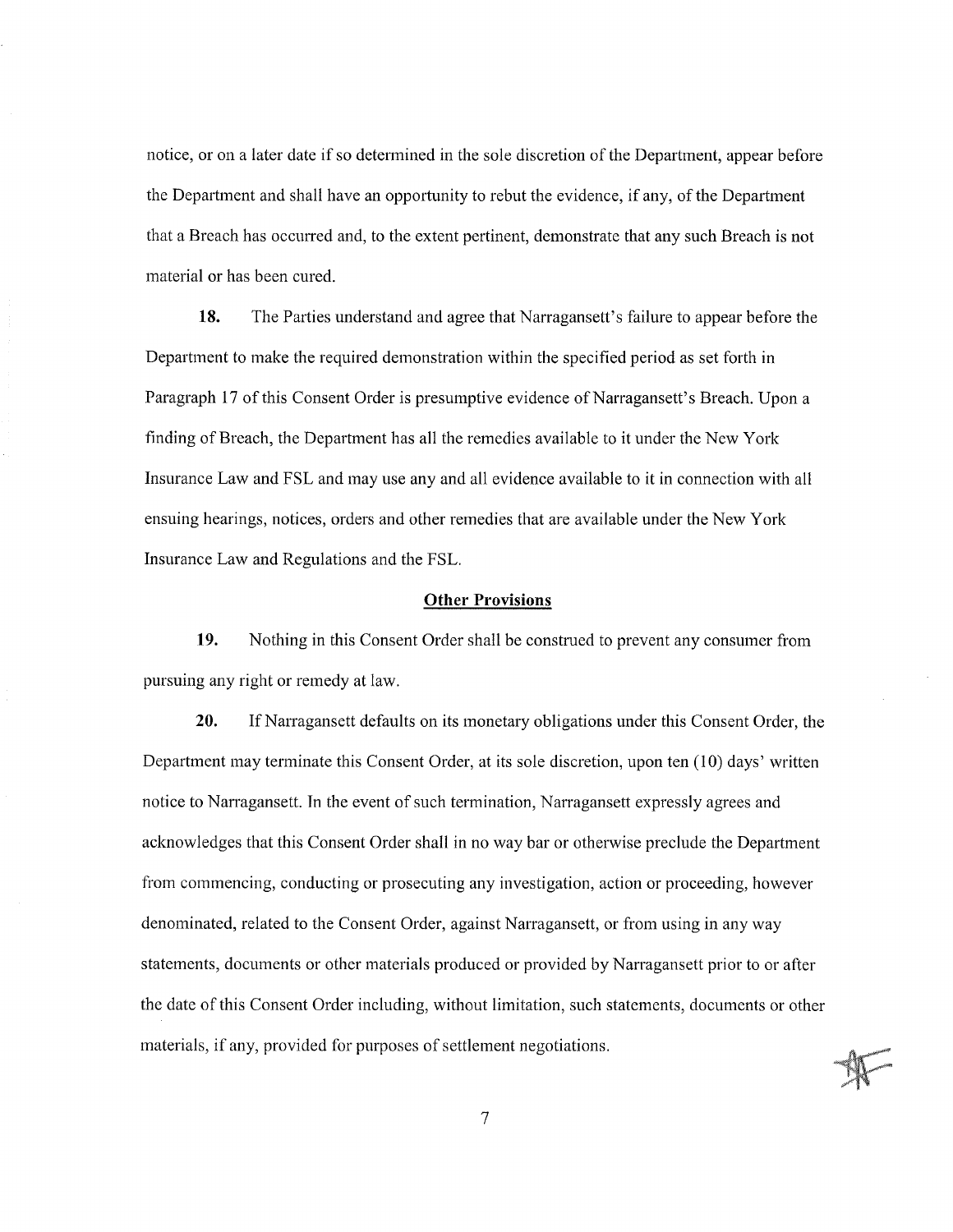**21.** The Department has agreed to the terms of this Consent Order based on, among other things, the representations made to the Department by Narragansett or its counsel and the Department's own factual Investigation. To the extent that representations made by Narragansett or its counsel are later found to be materially incomplete or inaccurate, this Consent Order is voidable by the Department in its sole discretion.

22. Upon the request of the Department, Narragansett shall provide all documentation and information reasonably necessary for the Department to verify compliance with this Consent Order.

23. All notices, reports, requests, and other communications to any party pursuant to this Consent Order shall be in writing and shall be directed as follows:

If to the Department:

New York State Department of Financial Services One State Street New York, NY l 0004-1511 Attention: Zoe Rasmussen, Associate Counsel

If to Narragansett:

Narragansett Bay Insurance Company 25 Maple Street Pawtucket, RI 02862 Attention: Todd C. Hart, President and Chief Executive Officer

with a copy to:

Nixon Peabody LLP Suite 500 One Citizens Plaza Providence, RI 02903 Attention: Stephen D. Zubiago

**24.** This Consent Order and any dispute thereunder shall be governed by the laws of

the State of New York without regard to any conflicts of laws principles.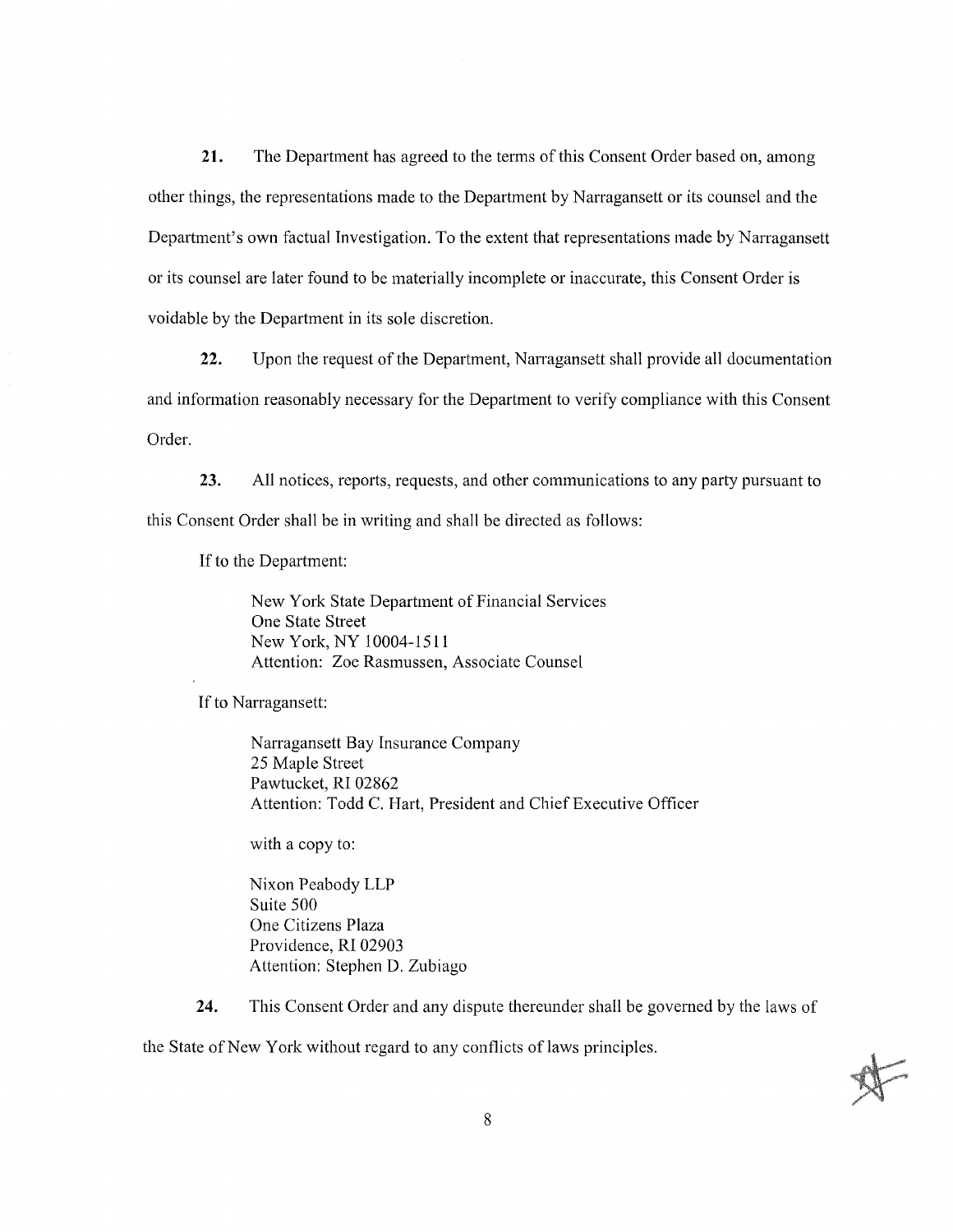**25.** Narragansett waives its right to further notice and hearing in this matter as to any allegations of past violations up to and including the Effective Date of this Consent Order and agrees that no provision of the Consent Order is subject to review in any court or tribunal outside the Department.

**26.** This Consent Order may not be amended except by an instrument in writing signed on behalf of all the parties to this Consent Order.

**27.** This Consent Order constitutes the entire agreement between the Department and Narragansett and supersedes any prior communication, understanding or agreement, whether written or oral, concerning the subject matter of this Consent Order. No representation, inducement, promise, understanding, condition, or warranty not set forth in this Consent Order has been relied upon by any party to this Consent Order.

**28.** In the event that one or more provisions contained in this Consent Order shall for any reason be held invalid, illegal, or unenforceable in any respect, such invalidity, illegality, or unenforceability shall not affect any other provisions of this Consent Order.

**29.** This Consent Order may be executed in one or more counterparts, and shall become effective when such counterparts have been signed by each of the parties hereto and So Ordered by the Superintendent of Financial Services or his designee (the "Effective Date").

**30.** Upon execution by the parties to this Consent Order, the Department will discontinue the Investigation as and against Narragansett solely with respect to delays in commencing or completing inspections of Sandy Claims in New York State through the date of this Consent Order. No further action will be taken by the Department against Narragansett for the conduct set forth in this Consent Order provided that Narragansett complies with the terms of the Consent Order.